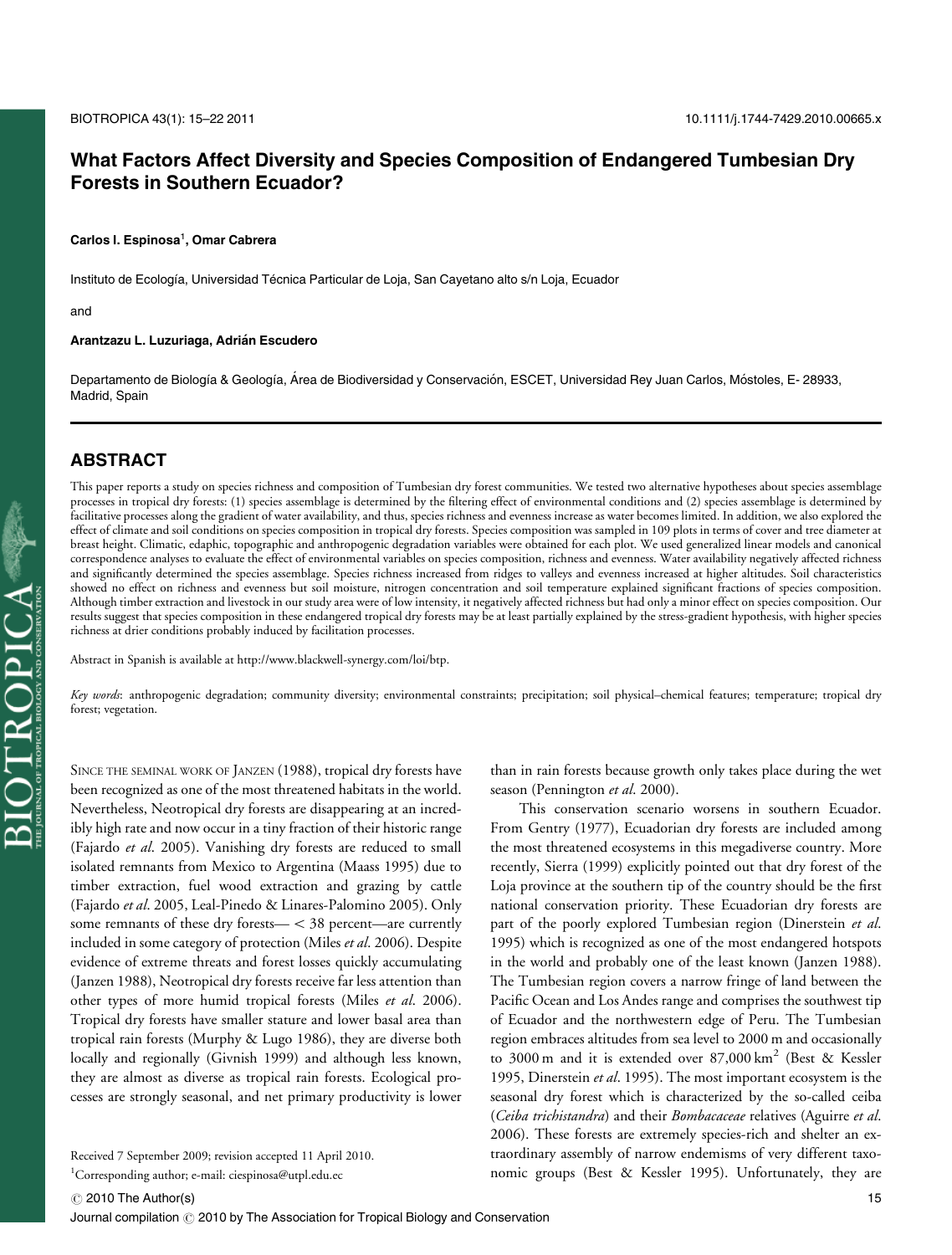currently not protected in Ecuador and only a tiny portion of them is protected in Peru in Cerros de Amotape National Park.

Knowledge of diversity patterns and environmental filtering factors is essential for proper management and conservation purposes of Neotropical dry forests (Sánchez-Azofeifa et al. 2005), especially in the case of declining tropical dry forests (Balvanera & Aguirre 2006). Even more, increasing our knowledge about how these dry forests vary in species composition and other community attributes and their responses to environmental changes, both natural and anthropogenic, is a priority (Aguirre et al. 2006). To unveil these relationships, we should consider that water availability is probably the main driver of species coexistence in these forests (Balvanera & Aguirre 2006). It is well known that variation in climate—rainfall, temperature and range of temperatures—together with some local factors such as slope, geologic substratum and soil features can control evapotranspiration and, consequently, reduce water availability in the field. This may create a local water availability gradient that would likely affect species composition and species richness by either of two ways: (1) water availability acting as a critical factor that filters those species able to survive or (2) plant–plant interactions through competition and facilitation. Under lower water conditions it is expected that positive interactions will prevail (stress gradient hypothesis; Bertness & Callaway 1994). This kind of interaction should favor plant recruitment out of the species optimum in more stressful low water conditions. Relative importance of climate and local factors as drivers of community assemblages is a central issue in ecology and biogeography (Hubbell 2001, Ricklefs 2004). While the high local species richness of tropical dry forests is well documented (Valencia et al. 2004, Sánchez-Azofeifa et al. 2005), factors that control local species composition at spatial scales important for conservation management are poorly known. Accordingly we sampled dry forests in southern Ecuador and tested how regional (climate) and local (soil features, topography and anthropogenic degradation) factors may be related to composition, and diversity attributes of Tumbesian dry forests. We tested two alternative hypotheses explaining species richness in these forests: (1) these community traits are determined by environmental filtering so we would expect more benign sites to be richer in species and (2) species assemblage was determined by plant–plant interactions along the gradient of water availability, and thus, species richness and evenness would increase toward the more stressful water conditions where facilitation should dominate, whereas in more wet sites, species are excluded by competitive exclusion. Moreover, we described the different floristic forest communities and investigated the connections of this diversity with measurable variables such as temperature, precipitation and altitude thresholds. In this sense, our working hypothesis is that forest species composition should hierarchically reflect first, the effect of climate and second, other local effects, such as soil characteristics. To examine the small but predicted anthropogenic effect on composition, we also included this source of variation in our models.

This study will contribute to understanding of the biodiversity of this unknown and threatened megadiverse region, the role that environmental heterogeneity plays in shaping tree assemblages of dry Tumbesian forests and generation of base information for conservation management.

## METHODS

STUDY AREA.—Tumbesian dry forests cover a territory about 87,000 km<sup>2</sup> that spans from the southwest tip of Ecuador to the northwestern extreme of Peru (Dinerstein et al. 1995). Our study area comprised nearly  $1864 \text{ km}^2$  in the province of Loja (Zapotillo, Macara and Celica districts; 120–2640 m asl) in one of the largest and best conserved remnants of the Tumbesian dry forests (Aguirre & Kvist 2005). In all this vast territory, land management has been of low intensity during the last decades. We surveyed relatively wellconserved stands that did not suffer deforestation, and with very little anthropogenic perturbation. Average annual temperature in the region is ca  $24^{\circ}$ C (range: 10–33 $^{\circ}$ C). Mean annual precipitation is ca 500 mm/yr.

These dry forests are the habitat of several endangered species including Juglans neotropica (Juglandaceae), Siparuna eggersii (Monimiaceae), both of which are critically endangered (see Joergensen & León-Yánez 1999, Valencia et al. 2000)

FIELDWORK.—We located 109 rectangular plots (10  $\times$  50 m) on 48 forest stands in a stratified sampling design based on the available preliminary landscape maps in the zone (O. Cabrera, G. Guamán, W. Quizhpe, Z. Aguirre, R. Alvarado, unpubl. data) and with the aim of including the whole range of environmental conditions (Fig. S1). Two or three plots per forest stand were sampled. Plot size was chosen to ensure representation of diversity richness and composition of a typical dry forest in the region (Balvanera & Aguirre 2006). Total surveyed area was 5.45 ha. This sampling may not be efficient enough to explore processes occurring at smaller spatial scales like those related to fine soil heterogeneity which may critically affect recruitment processes; however, it is adequate for classification purposes, for testing some biogeographical hypotheses and mainly to generate basic information for conservation management. Altitude and slope of each plot were recorded with an altimeter and with a clinometer in a wooden rule of 3 m located in the center of the plot. Topographic location of each plot was measured on a semi-quantitative scale. This topographic gradient was presumed to reflect a water availability gradient (ridge  $>$  hill $side$   $>$  valley). Within each rectangular plot, we identified the species and measured the diameter at breast height (dbh) of all individual trees and shrubs with diameter  $\geq$  5 cm. Soil was characterized by means of five soil cores of 5-cm diam and 5-cm deep, taken in the center, and at each of the four plot corners. We measured soil temperature at 30-cm deep. Percentage of soil moisture was calculated by subtracting the dry weight to the water saturated weight of each sample. After taking this moisture value, the five subsamples were thoroughly merged before analyses to minimize soil heterogeneity at the plot scale. We measured percentage of total nitrogen content (Kjeldahl method), bulk density ( $g/cm<sup>3</sup>$ ) and pH. Although our study area was well conserved, we visually estimated anthropogenic degradation related to firewood and timber extraction and livestock. The anthropogenic degradation variable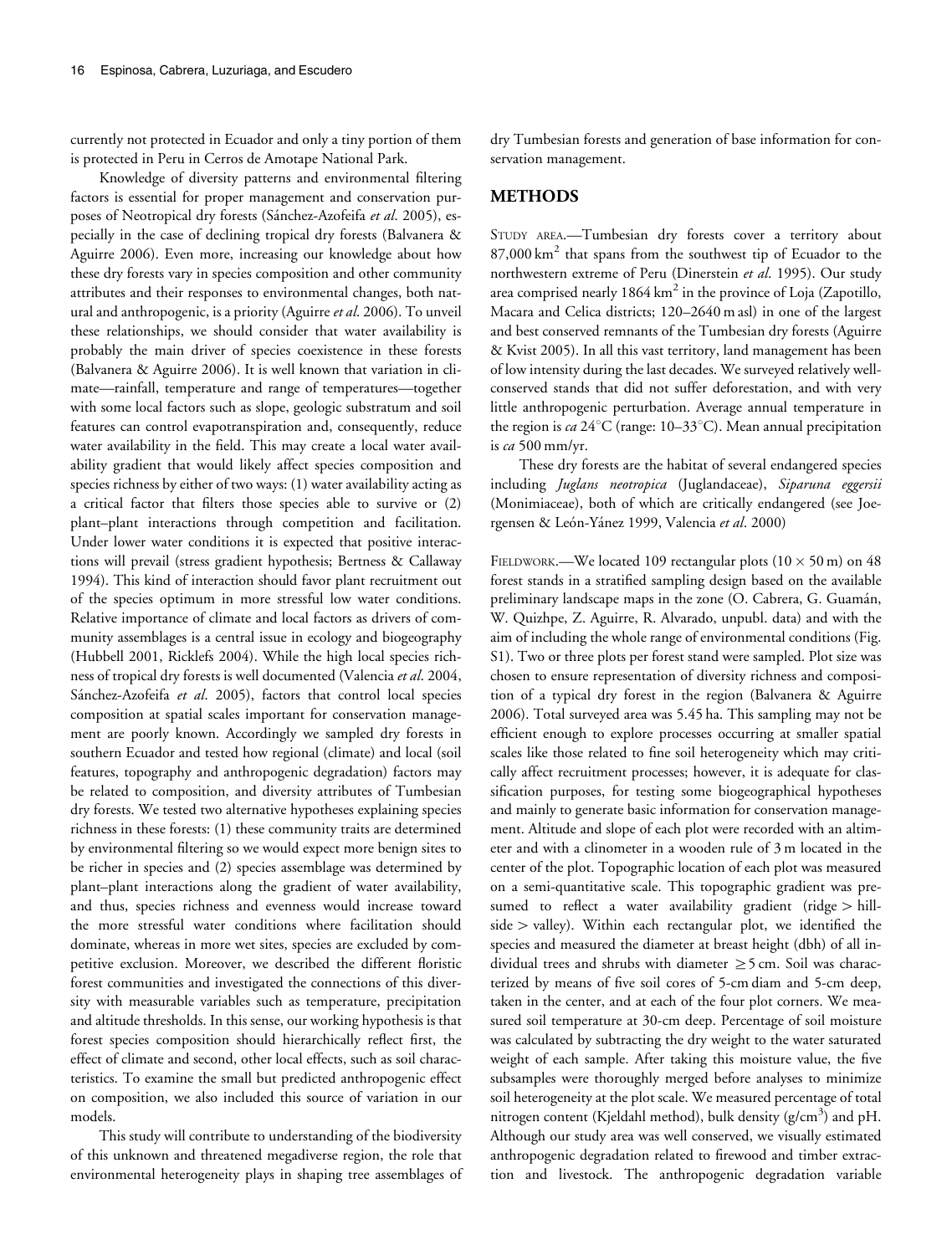summarized presence and amount of stumps—which are good surrogates of selective logging intensity—and evidence of cattle grazing activities in a semi-quantitative scale index: high, medium and low degradation.

Our regional scale predictors were related to climate. These variables were estimated with the Worldclim data base (Hijmans et al. 2005). Worldclim interpolated the climate variables to our 109 plots on the basis of the eight existing meteorological stations nearby the study area. This online tool estimates climate parameters derived from monthly values of temperature and rainfall of the latest 50 yr. Selected climatic variables represented annual trends (annual temperature and annual precipitation) seasonality (annual temperature range and annual precipitation range) and extreme environmental factors (temperature of the coldest and the warmest months, and precipitation in the wettest and driest months). We detected high correlations and variation inflation factors (VIF) between many of these variables, so hereafter we only considered in our analyses four climatic variables that showed low level of correlation: annual precipitation, precipitation in the driest month, annual temperature range and maximum temperature in the warmest month.

Although some uncertainty has been reported especially of rainfall values in mountainous areas after using this interpolation tool (Hijmans et al. 2005), the values interpolated for our plots are reliable because the eight meteorological stations are regularly distributed throughout the study area and tropical dry forests are usually located in the foothills of the Andes.

STATISTICAL ANALYSES.—Total species richness and evenness (Pielou 1966) were modeled by means of generalized linear models (GLMs, McCullagh & Nelder 1989). GLMs allow handling larger distribution types in addition to Gaussian distribution for the response variable than standard linear regressions. We applied a quasi-likelihood estimation of the regression coefficients because it allows estimating regression coefficients in datasets without fully knowing the error distribution of the response variable (Guisan et al. 2002). We built a saturated model with all 13 predictor variables (annual precipitation, precipitation in the driest month, annual range of temperature, maximum temperature in the warmest month, anthropogenic degradation, altitude, slope, topographic location, soil temperature, soil moisture, pH, total nitrogen content and bulk density). The significant terms of the model were identified using a forward stepwise approach (Guisan & Zimmermann 2000) and to avoid multiple comparison problems typical of forward stepwise analyses, we fixed the threshold for significance in  $P < 0.01$ . GLMs were built with S-PLUS statistical software (MathSoft 1999).

We built two main matrices (species per plot), one for density values (number of individuals of each species per plot) and the other for total plant basal area of each species (109 plots in rows and 102 species in columns). Detrended correspondence analysis showed that axes lengths were  $>$  3 SD units in both main matrices and so canonical constrained analyses (CCA) were performed (ter Braak 1986, Legendre & Anderson 1999). Our null hypothesis  $(H_0)$  was that the environmental variables did not exert any effect significantly different from random on species composition in terms of density and basal area of each species. Plant data were square root transformed and down weighing of rare species was performed. Five constraining matrices were built: (1) the climate matrix included four variables: maximum temperature in the warmest month, annual temperature range, precipitation in the driest month and annual average precipitation; (2) the topography matrix was built with one continuous variable with values 1 for valley, 2 for hillside and 3 for ridge with represent decay in water availability; (3) the matrix with the intensity of degradation consisted in one vector coded as a continuous variable which values 1 for low degree of degradation, 2 for medium and 3 for high degradation; (4) the soil matrix included five variables: soil temperature, soil moisture, total nitrogen content, pH and bulk density; and (5) a complete environmental data matrix including all the above-mentioned predictors, except for the 'annual temperature range' variable which was eliminated from the complete dataset due to the high VIF values. Thus, the complete matrix contained 12 variables. Total variation explained by each constraining matrix was calculated as the sum of all canonical extracted axes (Borcard et al. 1992). Monte Carlo permutation tests were performed to determine the accuracy of the relationships (1000 randomizations) between each pair of datasets (Legendre & Anderson 1999, ter Braak & Smilauer 2002). To reduce the number of explaining variables and to select the best predictors, we used a forward selection procedure; the selected variables were used to construct a reduced model. Partial CCAs were run for each of the constrained models to identify the effect of each environmental matrix independently of the rest (Borcard et al. 1992). Partial CCAs with climate, soil and topography matrices were performed two by two and the intersection of the three matrices was calculated following the procedure used by Vincent et al. (2006). All these analyses were performed with CANOCO for Windows version 4.5 (ter Braak & Smilauer 2002).

To build a classification of species assemblages, the species densities dataset was subject to an agglomerative cluster analysis with complete linkage as the clustering algorithm. Data were fourth root transformed and the similarity matrix was built with the Bray Curtis distance among samples (Clarke & Gorley 2006). This cluster analysis was tested by means of a similarity profile permutation test (SIMPROF procedure) and a similarity percentage analysis (SIMPER procedure) was performed to identify the species responsible for the floristic differences between groups in each node of the dendrogram, so maintaining the hierarchical structure of the classification (Anderson et al. 2008). To identify the environmental variables that underlied this classification, we labeled each sample with the environmental variable thresholds obtained after a BIOENV analysis followed by a LINKTREE procedure. These analyses were undertaken with the PRIMER v6. statistical program (Clarke & Gorley 2006).

### RESULTS

Our results showed that the Tumbesian tropical dry forests had on average 625 individuals/ha ( $\pm$  294 SD). Our 500 m<sup>2</sup> plots had on average 9.1 species ( $\pm$  3.6 SD). Mean dbh was 33.4 cm. We recorded 102 species (69 trees and 29 shrubs) in the 109 plots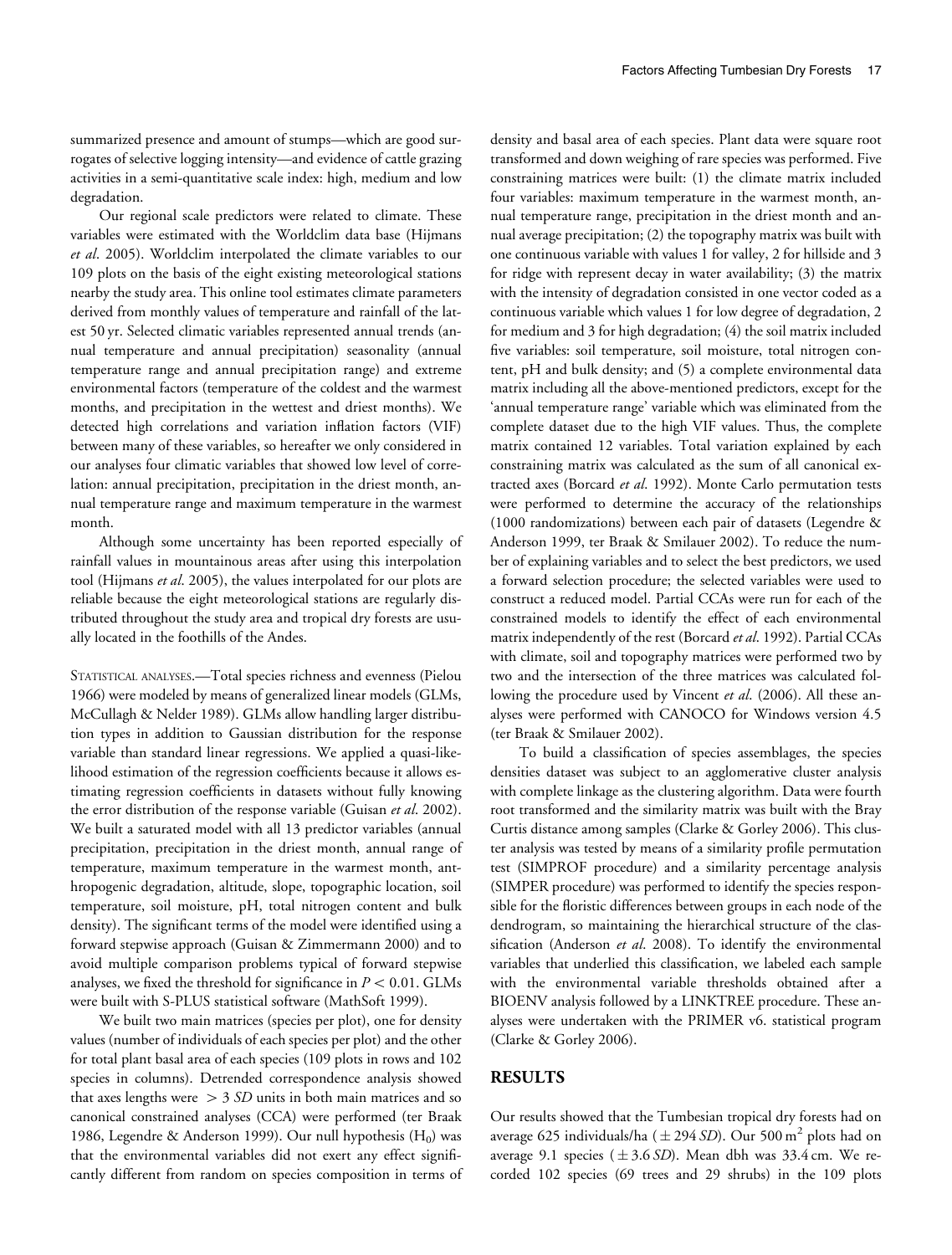surveyed (Table S1). Average values and ranges of each predictor in our study area are given in Table 1. Three Bombacaceae species accounted for 40.3 percent of the area at breast height (C. trichistandra, Cavanillesia platanifolia and Eriotheca ruizii). The most abundant species were Simira ecuadorensis (Rubiaceae), Tabebuia *chrysantha* (Bignoniaceae) and *E. ruizii*, which appeared in  $> 40$ percent of the plots. On the other hand, most species (54%) appeared in  $\leq$  5 percent of the plots. We also recorded seven enlisted endangered species: *J. neotropica*, *S. eggersii* both critically endangered, and Oreopanax rosei (Araliaceae), Verbesina pentantha (Asteraceae), C. platanifolia (Bombacaceae), Pradosia montana (Sapotaceae), Erythrina smithiana (Fabaceae).

Species richness was negatively affected by annual temperature range, annual precipitation, anthropogenic degradation and topographic location (species richness increased from ridges to valley bottoms), whereas evenness showed a positive relationship with altitude only (Table 2). Species composition in terms of both density and basal area showed similar patterns when they were constrained with any of the explaining matrices (Table S2). Climate, topography and soil datasets explained fractions of total variation (12–16%), whereas anthropogenic degradation only explained a low but significant fraction of species composition  $(< 4\%)$ . Climate was the constraining matrix that explained the highest percentage of species composition variability after excluding the overlap with the rest of datasets, followed by soil physicochemical variables (Fig. 1). Climate, soil and topography matrices showed slight overlap in the variation explained, and anthropogenic degradation became nonsignificant after adjusting for the variability explained by the rest of environmental matrices. In the forward stepwise procedure for the densities and basal areas, nine and eight environmental variables were selected, respectively (Table 3). Variables related to water availability explained the largest fraction of variability in species composition, i.e., altitude, precipitation in the

TABLE 1. Range, mean values  $(\pm SD)$  of all the predictor and response variables measured in our study area.

|                                                | Mean $\pm SD$   | Range         |
|------------------------------------------------|-----------------|---------------|
| Species richness                               | $9.10 \pm 3.7$  | $1 - 19$      |
| Evenness                                       | $3.94 \pm 1.1$  | $0 - 6.6$     |
| Slope $(\% )$                                  | $17.3 \pm 12.9$ | $0 - 45$      |
| Altitude (m)                                   | $605 \pm 284$   | 200-1580      |
| pН                                             | $5.75 \pm 0.4$  | $4.78 - 7$    |
| Organic matter (%)                             | $4.51 \pm 2$    | $0.03 - 13$   |
| Soil temperature (°C)                          | $25.8 \pm 3.4$  | $19 - 34$     |
| Organic carbon (%)                             | $2.65 \pm 1.2$  | $0.04 - 7.55$ |
| Total nitrogen (%)                             | $0.19 \pm 0.1$  | $0.01 - 0.6$  |
| Soil bulk density (g/cm <sup>3</sup> )         | $1.18 \pm 0.1$  | $1.02 - 1.42$ |
| Soil moisture (%)                              | $9.59 \pm 7.8$  | 1.05-28.7     |
| Temperature in warmest month $(^\circ C)$      | $31.0 \pm 1.4$  | $27 - 32.9$   |
| Annual temperature range $(^{\circ}C)$         | $14.9 \pm 0.7$  | $13.8 - 16.6$ |
| Precipitation in the driest month $(^\circ C)$ | $1.17 \pm 1.5$  | $0 - 4$       |
| Annual precipitation $(^{\circ}C)$             | $747 \pm 253$   | 270-1284      |

driest month, annual precipitation, soil moisture and temperature in the warmest month.

Agglomerative cluster analyses and the corresponding permutation tests (SIMPROF procedure) classified our samples into seven groups in terms of taxonomic affiliation (Fig. 2). At each node, the discriminating species between both groups were identified which gives an idea of the hierarchy underlying the classification (SIM-PER procedure; Table S3). Thus, Triplaris cumingiana (Polygonaceae) and S. ecuadorensis (Rubiaceae) were the species that discriminated between the two main groups of Tumbesian dry forests. In the two subsequent nodes the diagnostic species were Myrcia fallax (Myrtaceae) and Styrax sp. (Styraceaeae) in the first and S. ecuadorensis and Coccoloba ruiziana (Polygonaceae) in the second node. Our seven floristic groups were also linked to conspicuous differences in altitude, annual precipitation and rainfall in the driest month (Fig. 2). Both Group 1 and 2 were  $> 650$  m, but Group 2 occurred where the precipitation of the driest month was higher. In the range 300–800 m we found samples from Groups 6 and 7 which differed in the annual average precipitation and precipitation in the driest month. Group 7 occurred in drier conditions than Group 6. Group 4 included samples occurring at altitudes of 600–800 m and related to high precipitation values. In altitudes of 200–590 m and in the absence of precipitation in the driest months, two different groups were identified, Group 5 with higher mean annual precipitation values and Group 3 in drier conditions.

## DISCUSSION

Our results support only one of our hypotheses: Tumbesian dry forests have higher richness in sites with greater water stress, consistent with the interpretation that facilitation processes are important to structuring of plant communities. As expected, our results showed that species richness and evenness were mainly affected by two factors underlining water availability: (1) climate, as shown by the significant effect of some climatic predictors such as annual rainfall, precipitation of the driest month and annual range of temperature in both community traits; and (2) altitude, in the case of evenness. Predictors related to water availability in areas with a marked seasonality in precipitation have already been associated with some components of diversity (Trejo 1998, White & Hood 2004). As a norm it has been suggested that availability of water increases productivity and consequently diversity (Dickson & Foster 2008); however, our results are aligned with those of Gentry (1995), who suggested that this relationship does not occur in the dry tropics. In fact, our results showed that drier conditions increased richness which suggests that our plant–plant interaction hypothesis seems more plausible. Thus, the negative relationship between water availability and richness could be explained, at least partially, by the well-known stress-gradient hypothesis, a conceptual model predicting that the relative frequency of facilitation and competition will vary inversely across gradients of physical stress or ecosystem productivity (Bertness & Callaway 1994). In consequence, the number of species packed in more stressful conditions was higher than expected by chance, whereas in more competitive conditions some species may competitively be excluded. In our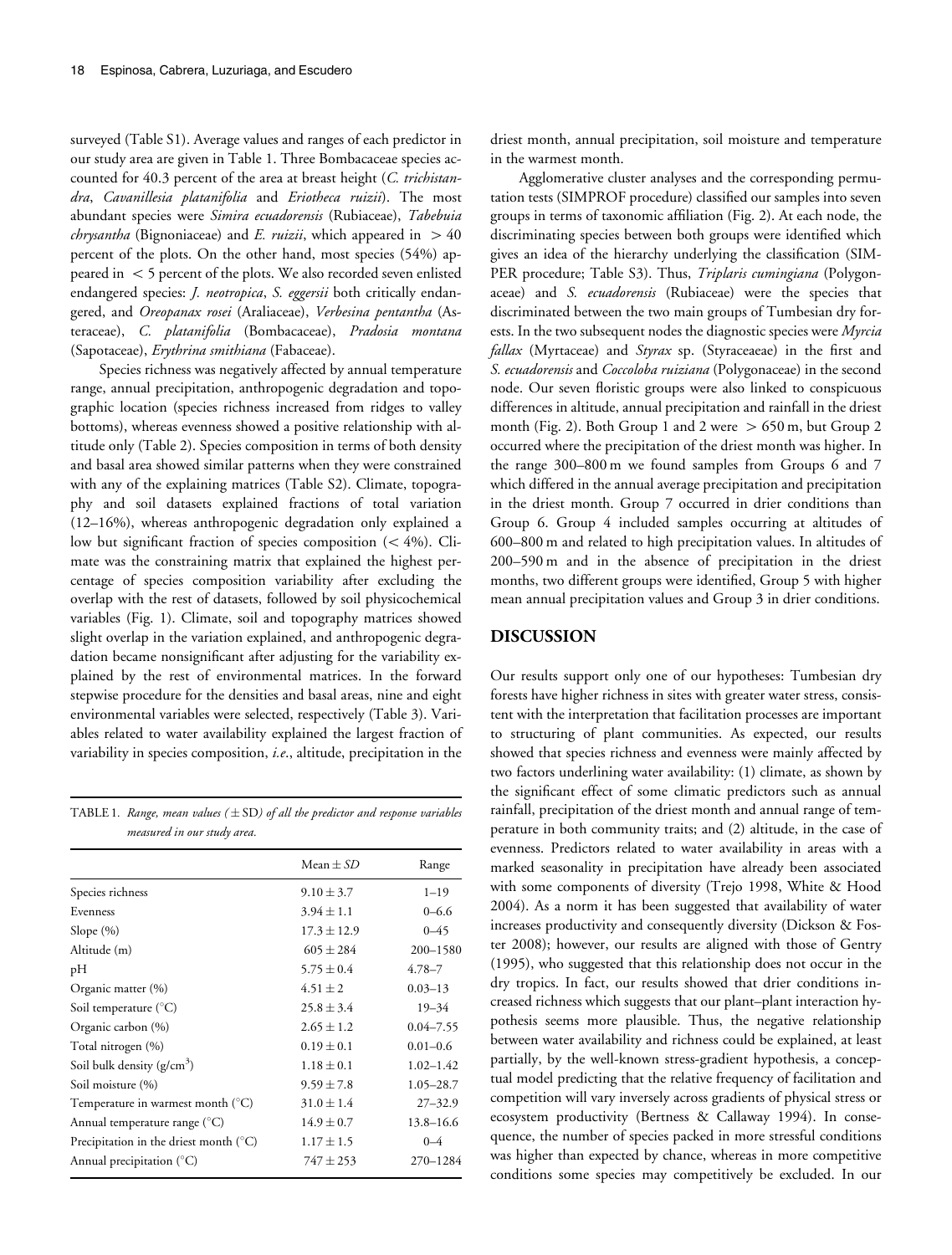| TABLE 2. The significantly selected variables after a forward stepwise procedure of the generalized linear models with 108 samples (one outlier was eliminated). Two response |
|-------------------------------------------------------------------------------------------------------------------------------------------------------------------------------|
| variables: species richness and evenness. Coef., regression coefficient; Resid. Dev., residual deviance; Cumul. $D^2$ , cumulative $D^2$ (i.e., % variance explained). The    |
| p threshold to select significant terms was $p < 0.01$ to avoid multiple comparison problems.                                                                                 |

| Variable                     | Coef.   | <b>SE</b> | t-value | $\boldsymbol{P}$ | df  | Resid. Dev. | $\boldsymbol{F}$ | $\boldsymbol{P}$ | Cumul. $D^2$ |
|------------------------------|---------|-----------|---------|------------------|-----|-------------|------------------|------------------|--------------|
| Species richness             |         |           |         |                  |     |             |                  |                  |              |
| Null                         |         |           |         |                  | 108 | 1462        |                  |                  |              |
| Intercept                    | 90.5    | 15.0      | 6.03    | 2.25E-08         |     |             |                  |                  |              |
| Annual temperature range     | $-4.24$ | 0.92      | $-4.63$ | $1.02E - 05$     | 107 | 1016        | 62.7             | < 0.0001         | 0.305        |
| Anthropogenic degradation    | $-1.48$ | 0.42      | $-3.5$  | $6.83E - 04$     | 106 | 919         | 13.6             | 0.0004           | 0.371        |
| Annual average precipitation | $-0.01$ | 0.003     | $-3.82$ | 2.19E-04         | 105 | 829         | 12.7             | 0.0006           | 0.433        |
| Topographic location         | $-1.58$ | 0.49      | $-3.19$ | 1.83E-03         | 104 | 762         | 9.39             | 0.0028           | 0.479        |
| Evenness                     |         |           |         |                  |     |             |                  |                  |              |
| Null                         |         |           |         |                  | 108 | 125         |                  |                  |              |
| Intercept                    | 3.69    | 0.41      | 9.04    | 6.66E-15         |     |             |                  |                  |              |
| Altitude                     | 0.001   | 0.0004    | 3.06    | 2.76E-03         | 107 | 110         | 14.3             | 0.0003           | 0.116        |

study area, the stress may be induced by water deficiency and nurse plant may improve their facilitative effect mainly by means of shade conditions on seedlings. Shadows caused by neighbors improve water availability by decreasing the vapor pressure difference between the leaf of the beneficiary and ambient air. This occurs without a substantial resource cost to the benefactor (Brooker et al. 2008) and leads to higher diversity than in more competitive scenarios.

Surprisingly, species richness patterns in these tropical dry forest areas were not affected by soil characteristics. This result should be taken with caution because it is well known that soil hetero-



FIGURE 1. Variation in plant density explained by each of the constraining data matrices: topography, soil and climate and the overlap of the variation explained among matrices after undertaking the partial canonical constrained analyses (CCA) (see Methods). The effect of anthropogenic degradation became nonsignificant after adjusting the rest matrices as covariables in the partial CCA so it was not represented in this figure.

geneity and ground surface variability are critical for the demography of some species, but at finer spatial scales (Hook et al. 1991). At the medium-size scale we are working on, however, soil fine heterogeneity seems not to affect species richness, although species composition was affected.

Some studies have shown the effect of topographic location to be commonly associated with diversity and also mediated by water availability (e.g., Oliveira-Filho et al. 1998). Species richness and evenness increased from ridges to valleys, first because probably at ridges environmental conditions are harsher (e.g., strong winds, shallower soils) and these extreme environmental conditions may restrict the amount of species able to survive in these rough conditions, and second because rock outcrops at ridges may significantly reduce the available space for trees (Escudero 1996).

On the other hand, total richness varied inversely along a human disturbance gradient. This is relevant because the intensity

TABLE 3. Environmental variables selected in the forward stepwise selection in the canonical constrained analysis on tree species densities and plant basal area (see Methods; p-value after Monte Carlo permutation test and Bonferroni adjustment).  $\lambda$ , variation explained.

|                               | Tree densities |      |                | Plant basal area |      |                |
|-------------------------------|----------------|------|----------------|------------------|------|----------------|
| Variable                      | λ              | F    | $\overline{P}$ | λ                | F    | $\overline{P}$ |
| Altitude                      | 0.49           | 8.18 | 0.001          | 0.47             | 6.83 | 0.001          |
| Precipitation of driest month | 0.26           | 4.53 | 0.001          | 0.26             | 3.79 | 0.001          |
| Annual precipitation          | 0.23           | 4.09 | 0.001          | 0.25             | 3.71 | 0.001          |
| Soil moisture                 | 0.19           | 3.42 | 0.001          | 0.17             | 2.68 | 0.001          |
| Nitrogen                      | 0.13           | 2.42 | 0.001          | 0.16             | 2.58 | 0.001          |
| Temperature of warmest month  | 0.15           | 2.92 | 0.001          | 0.15             | 2.28 | 0.001          |
| Anthropogenic degradation     | 0.13           | 2.42 | 0.001          |                  |      |                |
| Slope                         | 0.12           | 2.32 | 0.001          | 0.12             | 1.94 | 0.001          |
| Soil temperature              | 0.12           | 2.35 | 0.001          | 0.14             | 2.21 | 0.001          |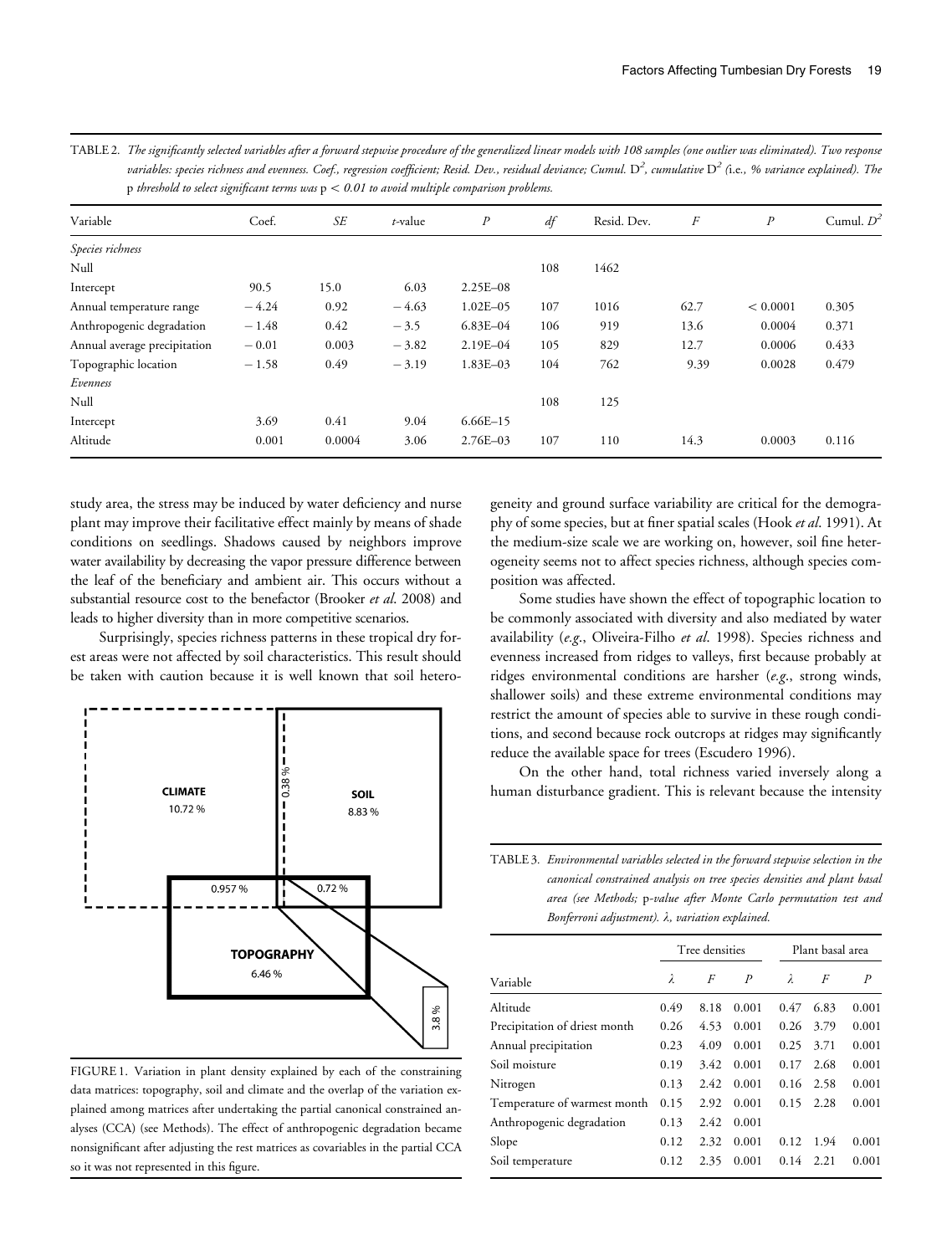

FIGURE 2. Dendrogram of the agglomerative cluster of 103 samples (six outliers were excluded). Solid lines represent significant differences among groups by means of the permutation procedure SIMPROF. Data were fourth root transformed and the resemblance matrix was built by means of Bray Curtis distances. Species that contributed to the discrimination between groups are indicated in each node (SIMPER procedure).  $-$  and + symbols indicate in which groups the species were more abundant. Y-axis represents similarity percentage among groups. Capital letters indicate each node (for more details on SIMPER, see Table S3). Ann. Prec., Annual precipitation; Prec. Driest, precipitation in the driest month; tricu, Triplaris cumingiana; siec, Simira ecuadorensis; myfa, Myrcia fallax; sty, Styrax sp.; coru, Coccoloba ruiziana; teca, Tecoma castanifolia; semo, Senna mollisima; tach, Tabebuia chrysantha; erru, Eriotheca ruizii. The seven groups of samples obtained after the SIMPROF procedure, labeled with the environmental variables ranges identified in the LINKTREE analysis: altitude, annual precipitation and precipitation in the driest month.

of disturbance in the sampled stands is low and there is a dramatic increase of this pressure especially in more accessible areas. Timber extraction and cattle grazing affected forest richness but not composition (see below). This suggests that extraction is not selective, so the number of species is maintained at least in this low-pressure state.

Species composition of the Tumbesian dry forests was mainly determined by climate, topography and soil. It is worth noting that densities and basal area datasets showed similar results. The climate dataset explained the highest fraction of nonoverlapping information. Relevance of water was also highlighted because the selected climatic variables were also surrogates of this factor: temperature of the warmest month and rainfall of the driest month. Water availability has been recognized as one of the most important factors in determining species composition in tropical dry forests (Gentry 1995, White & Hood 2004). Soil predictors also played an important role in determining species composition in the line of other studies (Chytry et al. 2008). Soil variables related to water availability such as soil moisture and soil temperature were selected together with soil nitrogen concentration. Although soil features did not affect richness, they significantly controlled species composition, through surrogates of ecosystem productivity like nitrogen content. This implies that composition shifted in richer soils.

Altitude was also a significant predictor of species composition of these dry forests (Aguirre et al. 2006). This result was probably

related to the fact that at higher altitudes the transition region between mountain and genuine dry forest communities appears. Several Andean species that have their lower distribution limits in our study area appeared at higher altitudes (e.g., J. neotropica, T. cumingiana, V. pentantha, Clusia sp.) implying an increase in diversity attributes typical of ecotones.

Our floristic classification in seven groups was in agreement with other floristic approaches carried out in this vast territory (Aguirre & Kvist 2005, Aguirre et al. 2006). For instance, the group dominated by *Myrcia falax* and *Styrax* sp., and the group dominated by S. ecuadorensis and T. chrysantha, which appeared at the higher and medium altitudes of the tropical dry forest was almost coincident with a well-defined vegetation type by Aguirre and Kvist (2005). All these floristic groups were strongly segregated by altitude and water availability (Fig. 2).

In conclusion, the species assemblage in tropical dry forests seems to be controlled mainly by altitude (proximity to the Mountain Forest ecotone) and water availability. Reduction in water availability in the tropical dry forest generated communities with more species, probably in response to the stress, facilitation processes became dominant. Our results fill, at least partially, the gap in the knowledge of dry forests ecology in South America (Sánchez-Azofeifa et al. 2005) and provide basic information for conservation management of poorly studied Tumbesian forests (Dinerstein et al. 1995, Aguirre et al. 2006).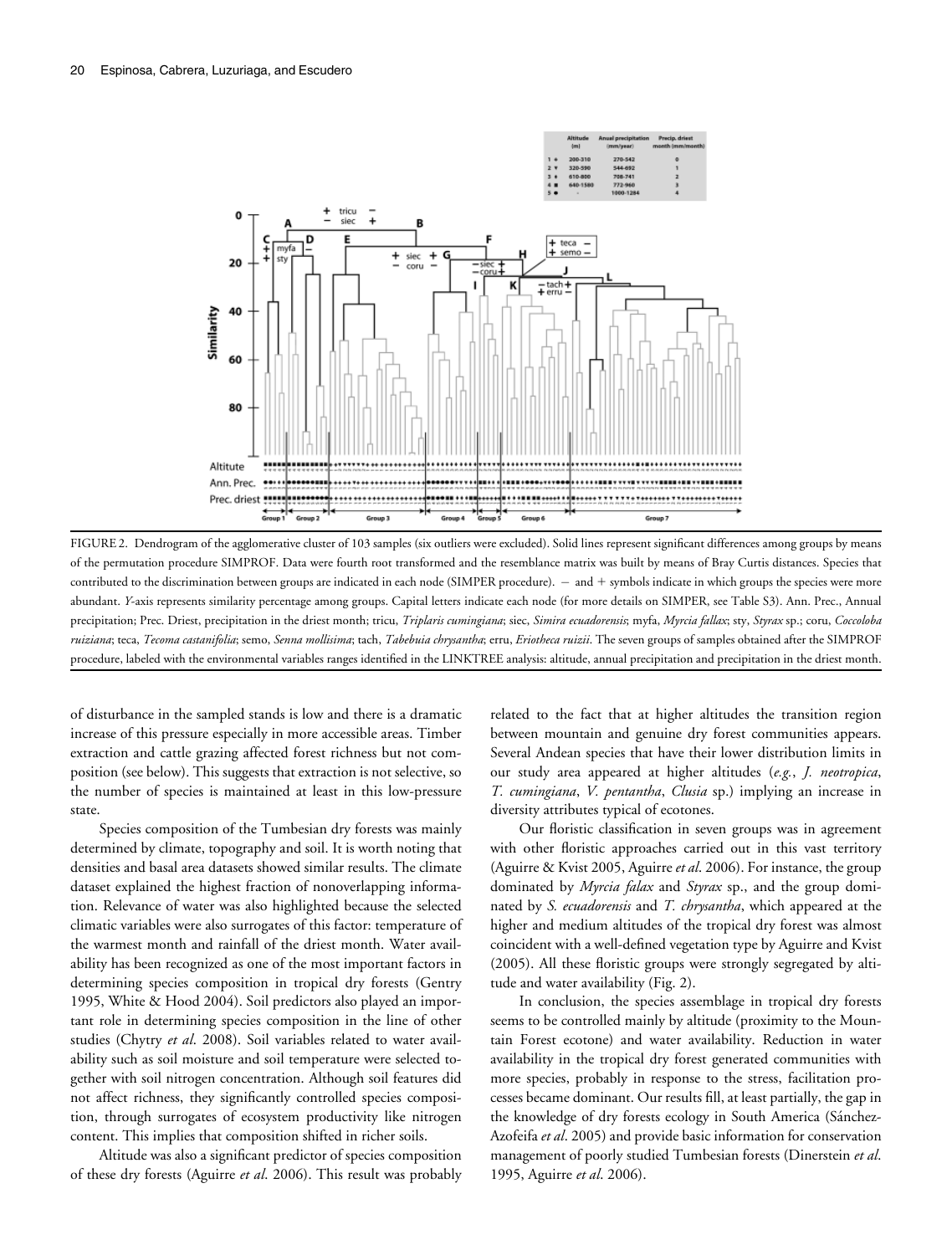## ACKNOWLEDGMENTS

This work was financially supported by the AECID projects A/ 012436/07 and A/021000/08, the SENACYT scholarship 2-2008 and project PIC-08-000013 (SENACYT), and by the EPES project 407AC0323 (CYTED) and the EXTREM project CGL2006- 09431/BOS (Spanish Government).

## SUPPORTING INFORMATION

Additional Supporting Information may be found in the online version of this article:

TABLE S1. Individuals density for plot and groups in terms of taxonomic affiliation.

TABLE S2. CCA models with the main matrix being the densities dataset and the basal area dataset.

TABLE S3. Breakdown of average dissimilarity between the groups segregated in the cluster analysis into contributions from each species by means of a Similarity Percentage procedure.

FIGURE S1. Study area and plots location (black triangle) in the Loja province, Southern Ecuador.

Please note: Wiley-Blackwell is not responsible for the content or functionality of any supporting materials supplied by the authors. Any queries (other than missing material) should be directed to the corresponding author for the article.

# LITERATURE CITED

- AGUIRRE, Z., AND L. KVIST. 2005. Floristic composition and conservation status of the dry forests in Ecuador. Lyonia 8: 41–67.
- AGUIRRE, Z., R. LINARES-PALOMINO, AND L. KVIST. 2006. Especies leñosas y formaciones vegetales en los bosques estacionalmente secos de Ecuador y Perú. Arnaldoa 13: 324-350.
- ANDERSON, M. J., R. N. GORLEY, AND K. R. CLARKE. 2008. PERMANOVA+ for PRIMER: Guide to software and statistical methods. PRIMER-E, Plymouth, UK.
- BALVANERA, P., AND E. AGUIRRE. 2006. Tree diversity, environmental heterogeneity, and productivity in a Mexican tropical dry forest. Biotropica 38: 479–491.
- BERTNESS, M., AND R. CALLAWAY. 1994. Positive interactions in communities. Trends Ecol. Evol. 9: 191–193.
- BEST, B. J., AND M. KESSLER. 1995. Biodiversity and conservation in Tumbesian Ecuador and Peru. BirdLife International, Cambridge, UK.
- BORCARD, D., P. LEGENDRE, AND P. DRAPEAU. 1992. Partialling out the spatial component of ecological variation. Ecology 73: 1045–1055.
- BROOKER, R. W., F. T. MAESTRE, R. M. CALLAWAY, C. L. LORTIE, L. A. CAVIERES, G. KUNSTLER, P. LIANCOURT, K. TIELBOERGER, J. M. J. TRAVIS, F. ANT-HELME, C. ARMAS, L. COLL, E. CORCKET, S. DELZON, E. FOREY, Z. KIKVIDZE, J. OLOFSSON, F. PUGNAIRE, C. L. QUIROZ, P. SACCONE, K. SCHIFFERS, M. SEIFAN, B. TOUZARD, AND R. MICHALET. 2008. Facilitation in plant communities: The past, the present, and the future. J. Ecol. 96: 18–34.
- CHYTRY, M., J. DANIHELKA, S. KUBESOVA, P. LUSTYK, N. ERMAKOV, M. HAJEK, P. HAJKOVA, M. KOCI, Z. OTYPKOVA, J. ROLECEK, M. REZNICKOVA, P. SMARDA, M. VALACHOVIC, D. POPOV, AND I. PISUT. 2008. Diversity of forest vegetation across a strong gradient of climatic continentality: Western Sayan Mountains, southern Siberia. Plant Ecol. 196: 61–83.
- CLARKE, K. R., AND R. N. GORLEY. 2006. PRIMER v6: User manual/tutorial. Primer-E Ltd., Plymouth, UK.
- DICKSON, T. L., AND B. L. FOSTER. 2008. The relative importance of the species pool, productivity and disturbance in regulating grassland plant species richness: A field experiment. J. Ecol. 96: 937–946.
- DINERSTEIN, E., D. M. OLSON, D. J. GRAM, A. L. WEBSTER, S. A. PRIMN, M. P. O. BROOKBINDER, AND G. LEDEC. 1995. Una evaluación del estado de conservación de las eco-regiones de América Latina y Caribe. Banco Internacional de Reconstrucción y Fomento/Banco Mundial, Washington, DC.
- ESCUDERO, A. 1996. Community patterns on exposed cliffs in a Mediterranean calcareous mountain. Vegetatio 125: 99–110.
- FAJARDO, L., V. GONZALEZ, J. NASSAR, P. LACABANA, C. PORTILLO, F. CARRAS-QUEL, AND J. RODRIGUEZ. 2005. Tropical dry forests of Venezuela: Characterization and current conservation status. Biotropica 37: 531–546.
- GENTRY, A. 1977. Endangered plant species and habitats of Ecuador and Amazonian Peru. In G. T. Prance and T. S. Elias (Eds.). Extinction is forever, pp. 136–149. The New York Botanical Garden, New York, New York.
- GENTRY, A. 1995. Diversity and floristic composition of neotropical dry forest. In S. H. Bullock, H. A. Mooney, and E. Medina (Eds.). Seasonally dry tropical forests, pp. 146–194. Cambridge University Press, Cambridge, UK.
- GIVNISH, T. 1999. On the causes of gradients in tropical tree diversity. J. Ecol. 87: 193–210.
- GUISAN, A., T. C. EDWARDS, AND T. HASTIE. 2002. Generalized linear and generalized additive models in studies of species distributions: Setting the scene. Ecol. Model. 157: 89–100.
- GUISAN, A., AND N. E. ZIMMERMANN. 2000. Predictive habitat distribution models in ecology. Ecol. Model. 135: 147–186.
- HIJMANS, R., S. CAMERON, J. PARRA, P. JONES, AND A. JARVIS. 2005. Very high resolution interpolated climate surfaces for global land areas. Int. J. Climatol. 25: 1965–1978.
- HOOK, P. B., C. BURKEI, AND W. K. LAUENROTH. 1991. Heterogeneity of soil and plant N and C associated with individual plants and openings in North American shortgrass steppe. Plant Soil 138: 247–256.
- HUBBELL, S. P. 2001. The unified neutral theory of biodiversity and biogeography. Monographs in population biology. Princeton University Press, Princeton, New Jersey.
- JANZEN, D. H. 1988. Management of habitat fragments in a tropical dry forest growth. Ann. Missouri Bot. Gard. 75: 105–116.
- JOERGENSEN, P. M., AND S. LEÓN-YÁNEZ. 1999. Catalogue of the vascular plants of Ecuador. Monogr. Syst. Bot. Mo. Bot. Gard. 75: 1–1182.
- LEAL-PINEDO, J., AND R. LINARES-PALOMINO. 2005. The dry forests of the biosphere reserve of Northwestern (Peru): Tree diversity and conservation status. Caldasia 27: 195–201.
- LEGENDRE, P., AND M. J. ANDERSON. 1999. Distance-based redundancy analysis: Testing multispecies responses in multifactorial ecological experiments. Ecol. Monogr. 69: 1–24.
- MAASS, J. M. 1995. Conversion of tropical dry forest to pasture and agriculture. In S. H. Bullock, H. A. Mooney, and E. Medina (Eds.). Seasonally dry tropical forests, pp. 399–422. Cambridge University Press, Cambridge, UK.
- MATHSOFT. 1999. S-PLUS 2000 guide to statistics, Vol. 1. Data Analysis Products Division, MathSoft, Seattle, Washington.
- MCCULLAGH, P., AND J. A. NELDER. 1989. Generalized linear models (2nd edition). CRC Press/Chapman and Hall, Boca Raton, Florida.
- MILES, L., A. NEWTON, R. DEFRIES, C. RAVILIOUS, I. MAY, S. BLYTH, V. KAPOS, AND J. GORDON. 2006. A global overview of the conservation status of tropical dry forests. J. Biogeogr. 33: 491–505.
- MURPHY, P., AND A. LUGO. 1986. Ecology of tropical dry forest. Annu. Rev. Ecol. Syst. 17: 67–88.
- OLIVEIRA-FILHO, A., N. CURI, E. VILELA, AND D. CARVALHO. 1998. Effects of canopy gaps, topography, and soils on the distribution of woody species in a central Brazilian deciduous dry forest. Biotropica 30: 362–375.